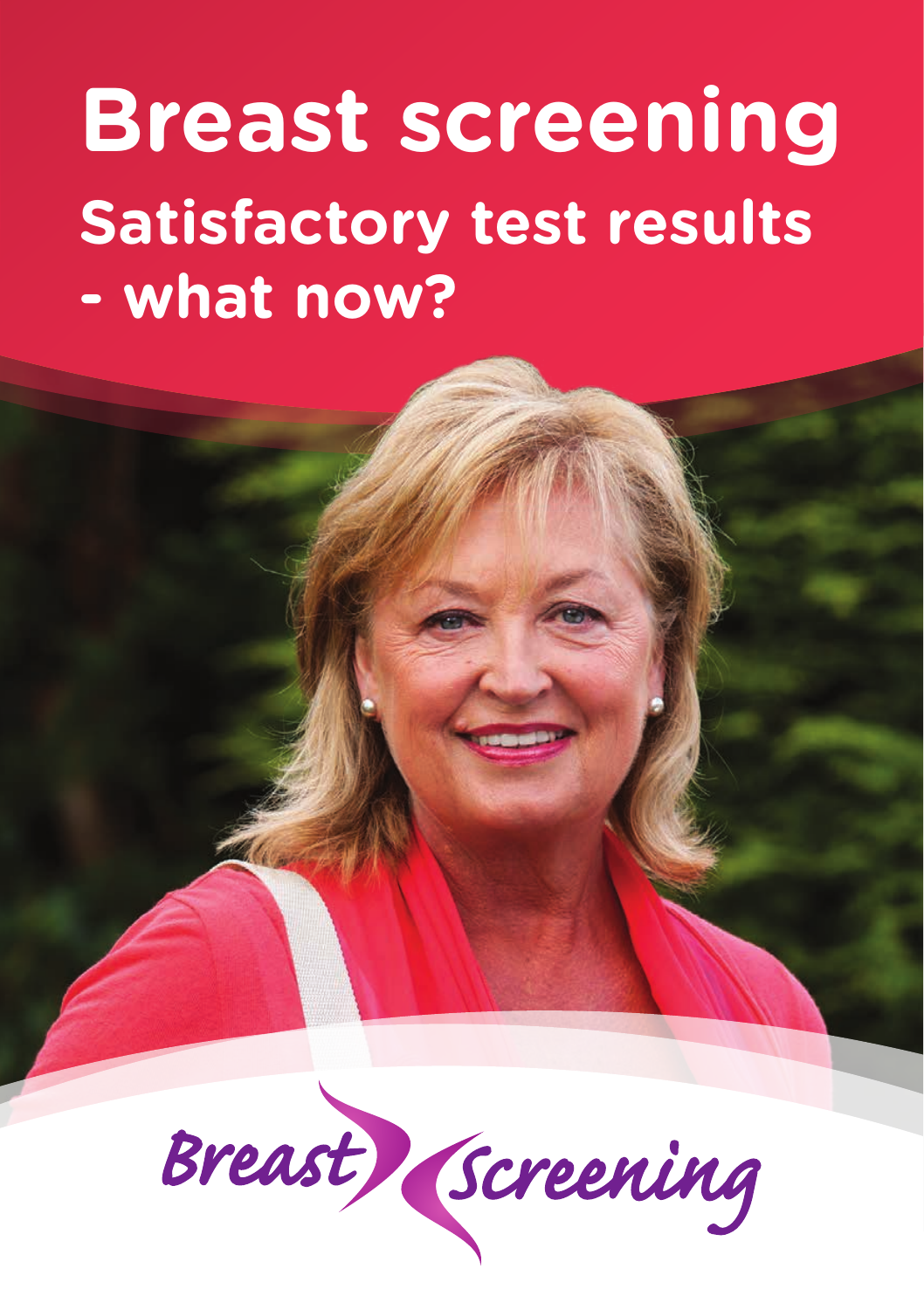## Thank you for attending the breast assessment clinic.

This leaflet is designed to answer some questions you may have.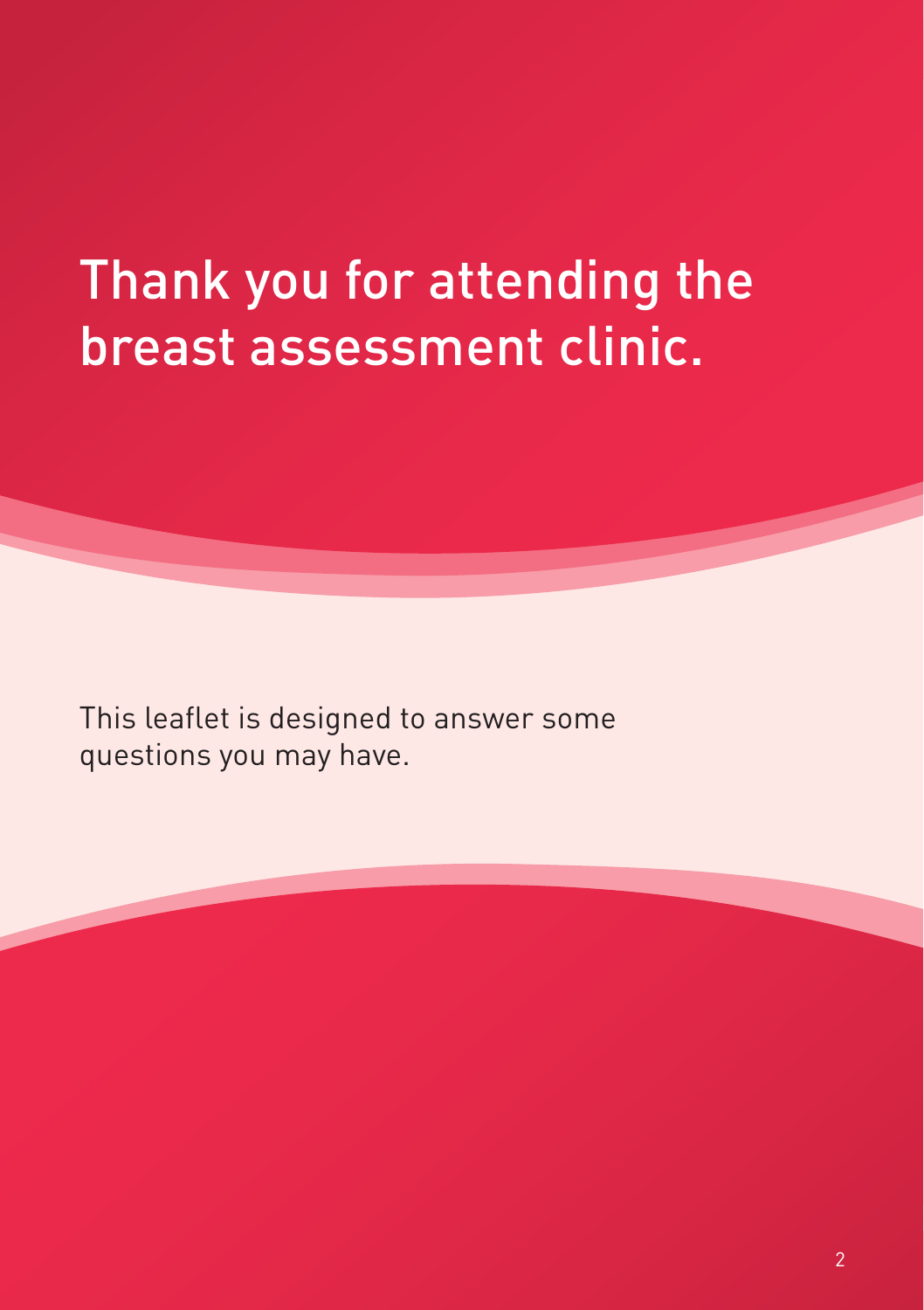### **Why was I asked to attend for assessment?**

About 4 in every 100 women are asked to come back for more tests after screening. Something was noticed on your mammogram (breast X-ray) which required further investigation. The doctor you saw at the assessment clinic will have explained why you were asked to attend.

#### **What was the outcome of my assessment?**

All the tests that have been carried out are satisfactory.

#### **What happens next?**

You will continue to receive an invitation for breast screening every 3 years up to the age of 70. Once you are over 70 you will not automatically be invited for breast screening. However, you could still develop breast cancer as the risk continues to increase with age – about a third of all breast cancers occur in women over the age of 70. You are therefore encouraged to make your own appointment for screening every 3 years by contacting your local screening centre (see details later).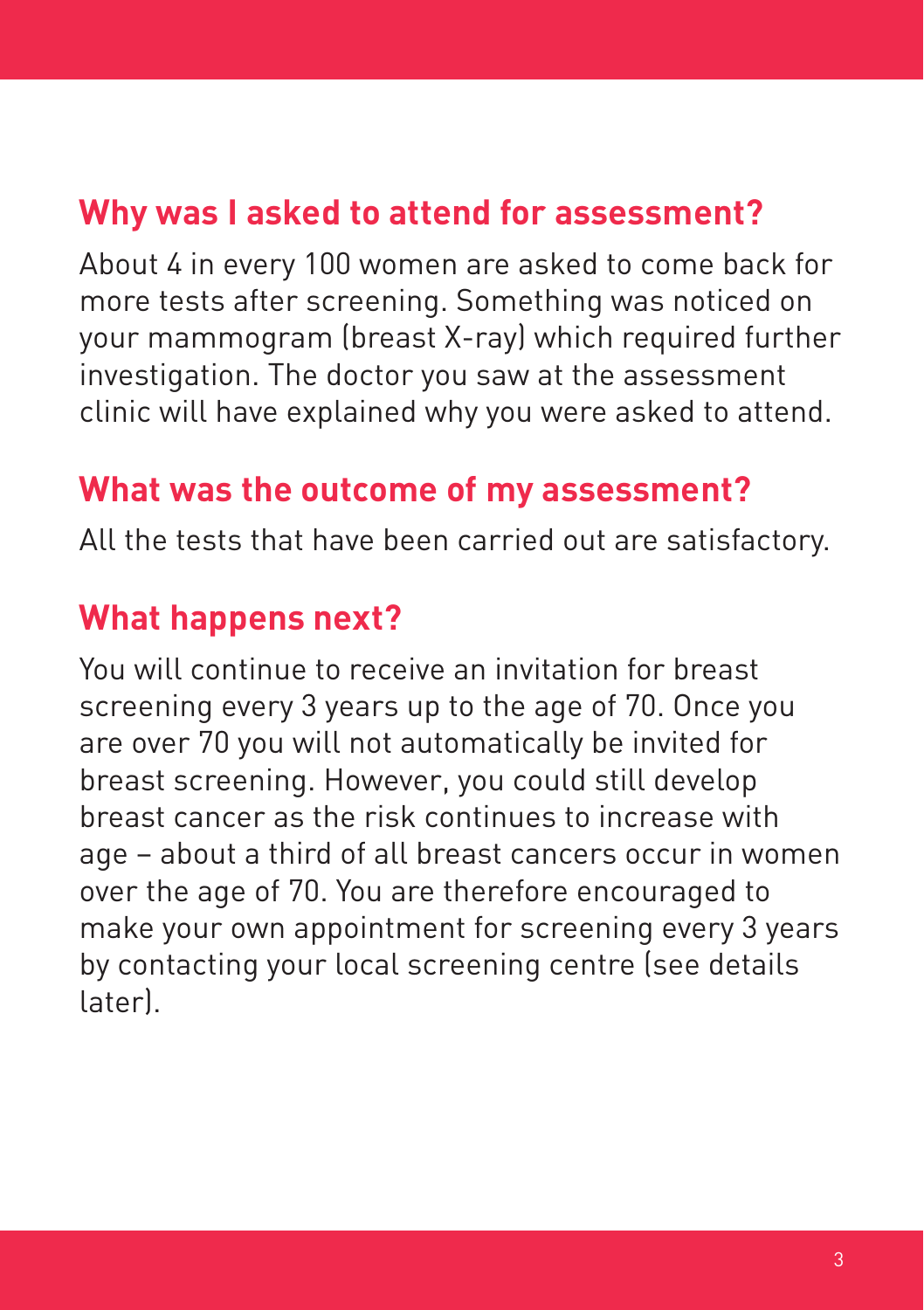### **What should I do between now and my next appointment?**

It is important to check your breasts regularly so that

you are aware of any change that may occur. Please read the leaflet Breast awareness: looking out for changes. It is important to remember that you can develop breast cancer at any time. This includes the time in between breast screening appointments. You can find it at www.publichealth.hscni.net/



publications/breast-awareness-looking-out-changes

#### **What can I do if I notice any change in my breasts?**

Please see your GP without delay. He or she may wish to refer you to a breast clinic. If you have any further questions, please contact your breast care nurse at the screening centre that you attended.

Belfast Health and Social Care Trust 028 9504 0900

Northern Health and Social Care Trust 028 9442 4874

Southern Health and Social Care Trust 028 3861 2086

Western Health and Social Care Trust 028 7161 1187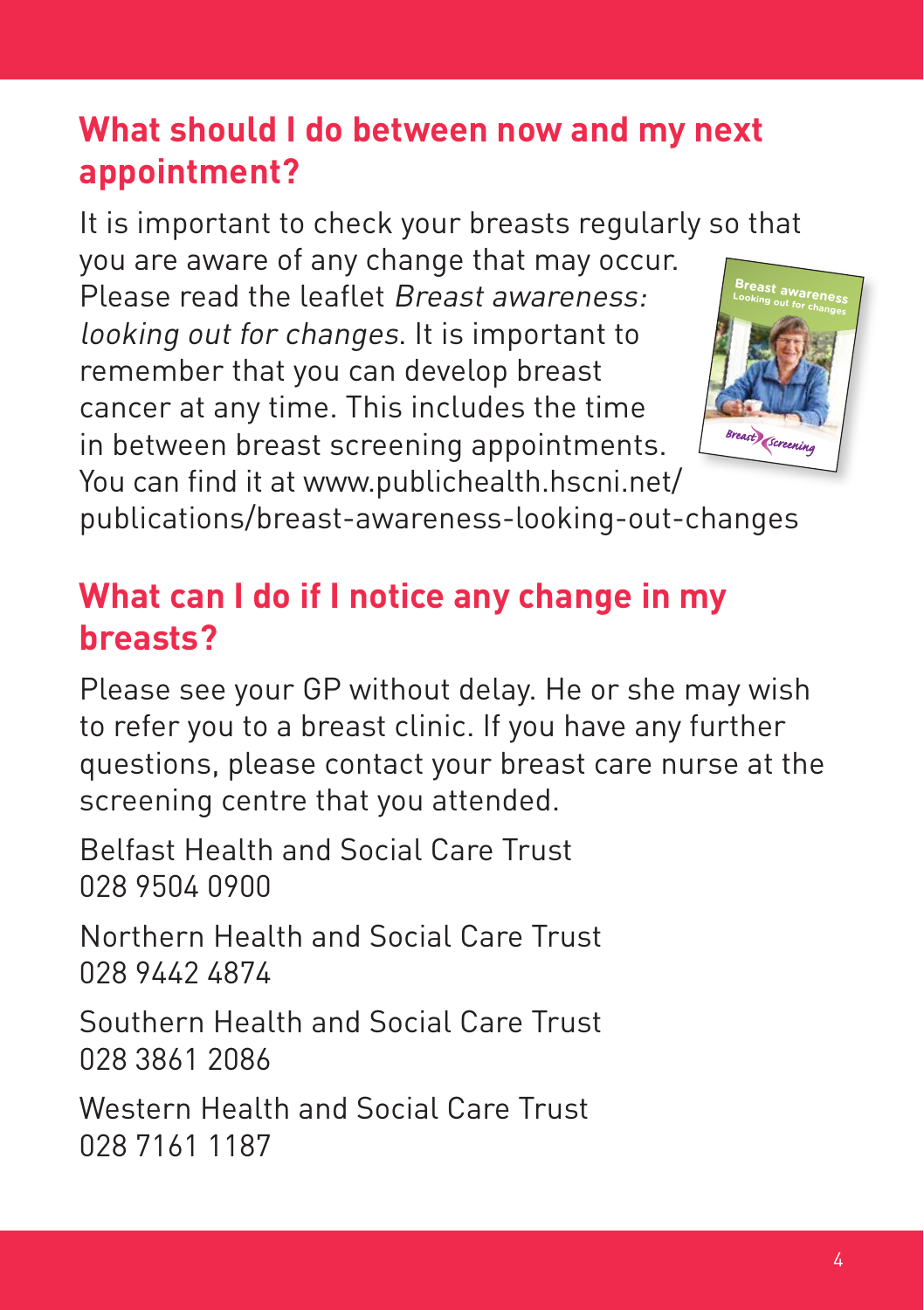#### **Screening centres**

#### **Belfast Health and Social Care Trust** (also covering South Eastern HSC Trust)

The Screening Centre 12-22 Linenhall Street, Belfast BT2 8BS Tel: 028 9033 3700

#### **Northern Health and Social Care Trust**

Northern Area Breast Screening and Assessment Unit Level A, Antrim Area Hospital 45 Bush Road, Antrim BT41 2RL Tel: 028 9442 4425

#### **Southern Health and Social Care Trust**

The Breast Screening Unit Flat F, The Maples Craigavon Area Hospital Lurgan Road, Portadown BT63 5QQ Tel: 028 3839 7020

#### **Western Health and Social Care Trust**

The Breast Screening Unit Ground Floor, The Nurses' Home Altnagelvin Area Hospital Glenshane Road, Londonderry BT47 6SB Tel: 028 7161 1443